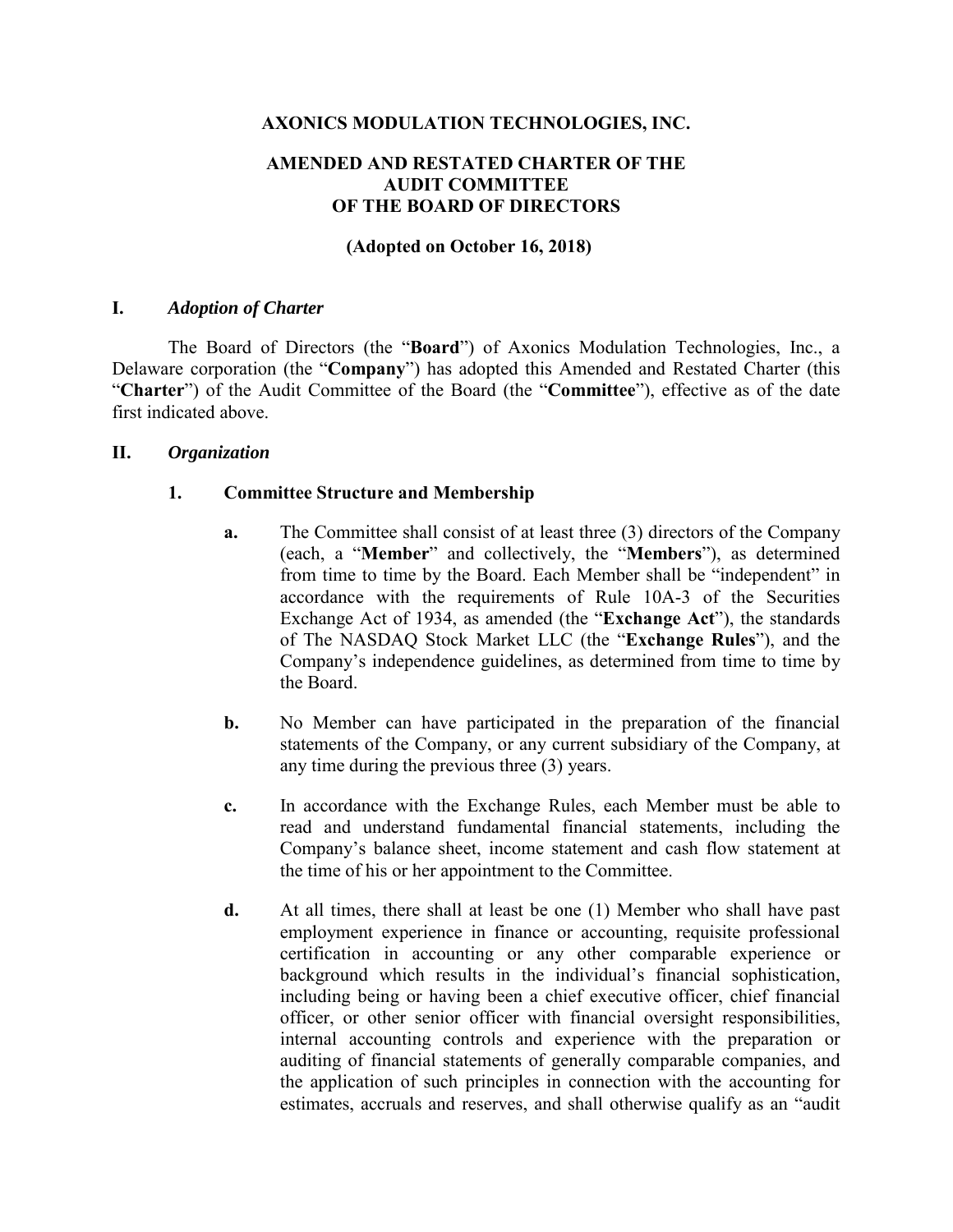committee financial expert" as defined by Item  $407(d)(5)(ii)$  of Regulation S-K. A person who satisfies this definition of "audit committee financial expert" will also be presumed to qualify as a financially sophisticated audit committee member under this Section 1(d) and applicable Exchange Rules.

The designation of any person as an "audit committee financial expert" shall not impose any greater responsibility or liability on that person than the responsibility and liability imposed on such person as a Member, nor does it decrease the duties and obligations of other Members or the Board.

## **2. Appointment**

The Members, including the Chair of the Committee, shall be appointed annually by the Board. Candidates to fill subsequent vacancies shall be recommended by the Nominating and Corporate Governance Committee of the Board and thereafter appointed by the Board. Members shall serve one-year terms and shall serve for such term or terms as the Board may determine, or until such Member's successor is duly elected and qualified or until such Member's earlier resignation or removal. The Members may be removed, with or without cause, by a majority vote of the Board. No Member may serve simultaneously on the audit committee of more than two other public companies without approval by the Board.

Unless a Chair is elected by the full Board, the Members shall designate a Chair of the Committee by the majority vote of the full Committee membership. The Chair of the Committee will chair all regular sessions of the Committee and set agendas for Committee meetings.

# **3. Committee Meetings**

The Committee shall meet as often as it deems necessary, but not less frequently than quarterly. The Chair of the Board or any Member may call meetings of the Committee. The Committee shall be governed by the same rules regarding meetings (including meetings in person or by telephone or other similar communications equipment), action without meetings, notice, waiver of notice, and quorum and voting requirements as are applicable to the full Board. The Committee shall take written minutes of its meetings and activities and submit such minutes to the recording secretary of the Company for filing.

The Committee shall meet separately, and periodically, with management, appropriate staff of the internal audit department (or other personnel or providers responsible for the internal audit function) and the independent auditor in separate executive sessions but at least once per year. In addition, the Committee will meet with the independent auditors and management quarterly to review the Company's financial statements in a manner consistent with that outlined in the "Financial Statement and Disclosure Matters" section of this Charter. The Committee may request any officer or employee of the Company, the Company's outside counsel or independent auditor to attend a meeting of the Committee or to meet with any Members or consultants to the Committee. However, the Committee shall meet regularly without such individuals present. The Committee may also exclude from its meetings any persons it deems appropriate in order to carry out its responsibilities.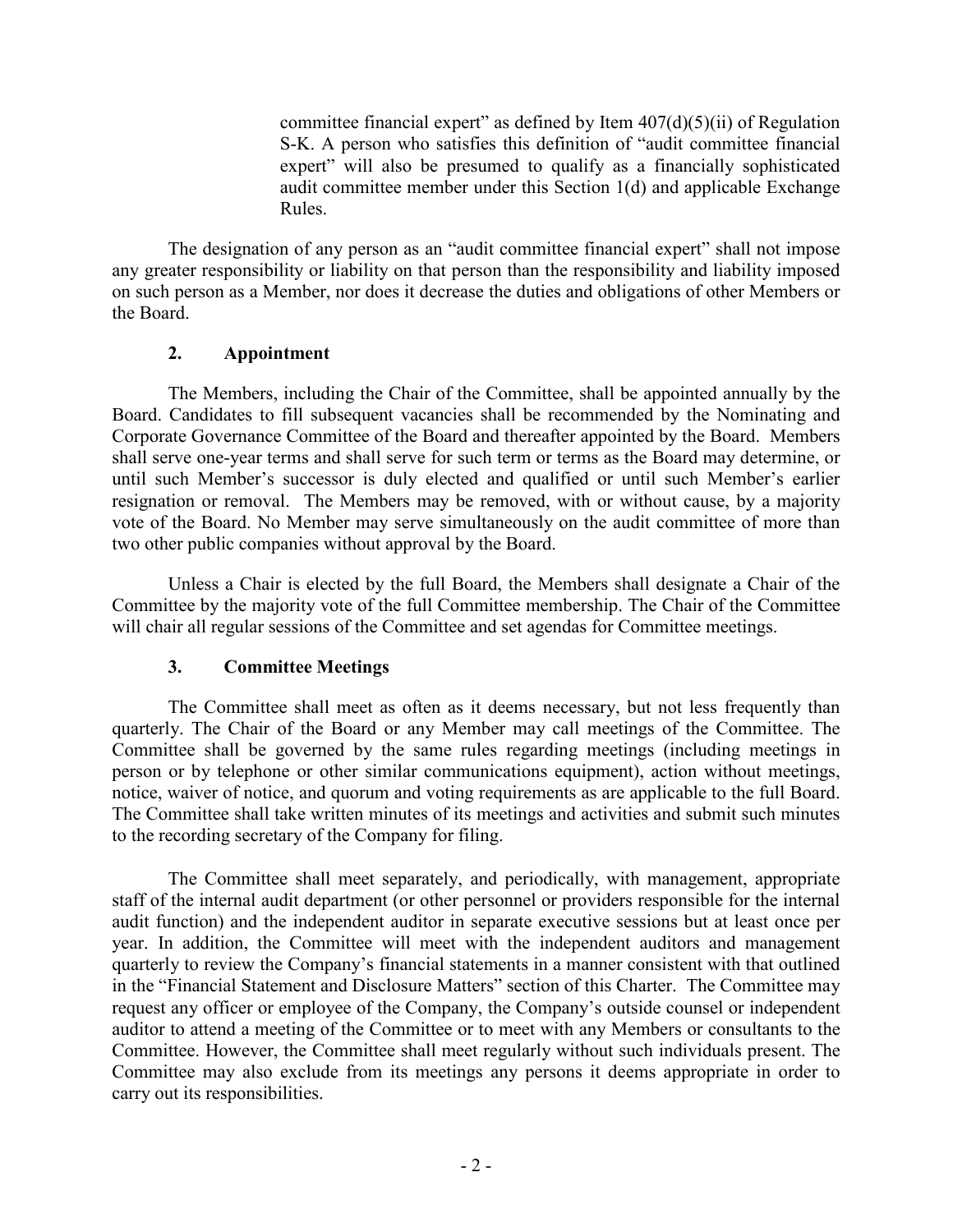Among the items to be discussed in executive session are the independent auditor's evaluation of the Company's financial, accounting, and auditing personnel and the cooperation that the independent auditor received during the course of the audit.

## **4. Reports to the Board**

The Chair of the Committee shall report to the Board following meetings of the Committee and as otherwise requested by the Chair of the Board, including with respect to the quality and integrity of the Company's financial statements, the performance and independence of the Company's independent auditor, the performance of the internal audit function, and the Company's compliance with legal or regulatory requirements that may have a material effect on the financial statements, and shall make recommendations to the Board as appropriate.

### **III.** *Purpose*

The Committee is appointed by the Board for the purposes of:

- **1.** Assisting the Board with the oversight of:
	- **a.** the administration of, and compliance with, the Company's Code of Conduct;
	- **b.** the integrity of the financial statements of the Company and audits of the financial statements of the Company;
	- **c.** the Company's independent auditor's qualifications, independence, and performance;
	- **d.** the performance of the Company's disclosure controls and procedures, internal audit function and independent auditor;
	- **e.** the accounting and financial reporting processes of the Company, the audits of the financial statements of the Company, and the scope, adequacy and effectiveness of the Company's systems of internal accounting and financial controls and reporting processes; and
	- **f.** the Company's compliance with general legal and regulatory requirements.
- **2.** The Committee shall report to the Board with respect to such matters and initiate and/or approve appropriate changes in any or all of these areas when necessary.

## **IV.** *Function and Responsibilities*

**1. Duties and Responsibilities**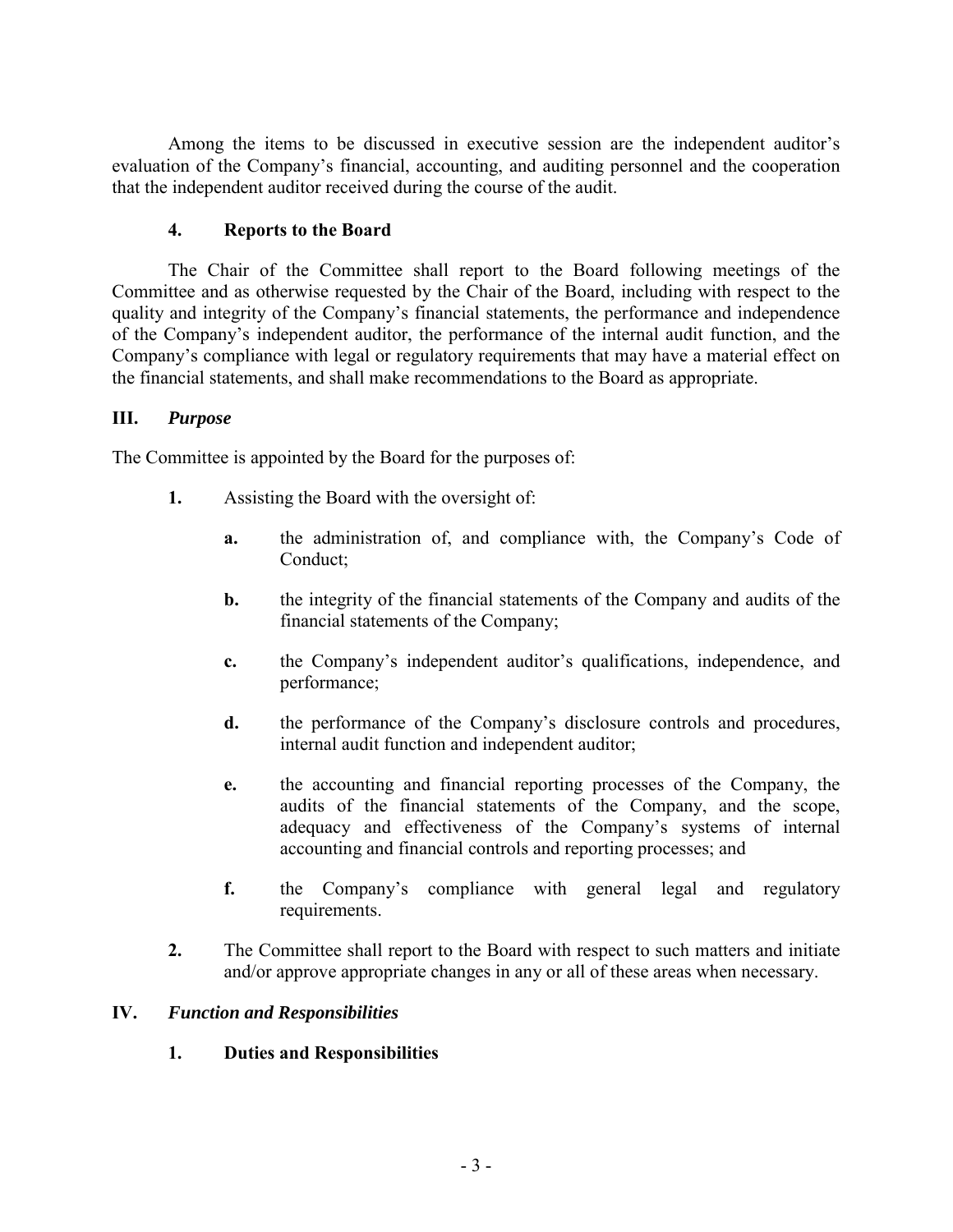To carry out its purposes, the Committee shall have the following duties and responsibilities:

- **a.** Financial Statement and Disclosure Matters
	- **i.** Review with management and the independent auditor the Company's annual and quarterly audited financial statements (including the related notes), the form of audit opinion to be issued by the auditors on the financial statements, and the disclosure under "Management's Discussion and Analysis of Financial Condition and Results of Operations" to be included in the Company's annual report on Form 10-K and Form 10-Q, respectively, before the Form 10-K and Form 10-Q is filed. Such review should include management's and the independent auditor's judgment about the quality, not just the acceptability, of accounting principles, the reasonableness of significant judgments, and the clarity of the disclosures in the financial statements. Such review should include discussion with management and the independent auditor of significant issues regarding accounting principles, practices and judgments.
	- **ii.** To recommend to the Board that the audited financial statements and the "Management's Discussion and Analysis of Financial Condition and Results of Operations" section be included in the Company's Form 10-K and produce the audit committee report required to be included in the Company's proxy statement.
	- **iii.** Discuss the results of the annual audit and any other matters required to be communicated to the Committee by the independent auditor under generally accepted auditing standards, including matters relating to the conduct of the audit, any problems or difficulties encountered in the course of the audit work, any restrictions on the scope of activities or access to requested information, any significant disagreements with management, and any actual or proposed adjustments to the financial statements, and management's response to such matters.
	- **iv.** Discuss with management and the independent auditor significant financial reporting issues and judgments made in connection with the preparation of the Company's financial statements, including any significant changes in the Company's selection or application of accounting principles, and any major issues as to the adequacy of the Company's internal controls and any special steps adopted in light of material control deficiencies. Inquire as to the independent auditor's views about whether management's choices of accounting principles appear reasonable from the perspective of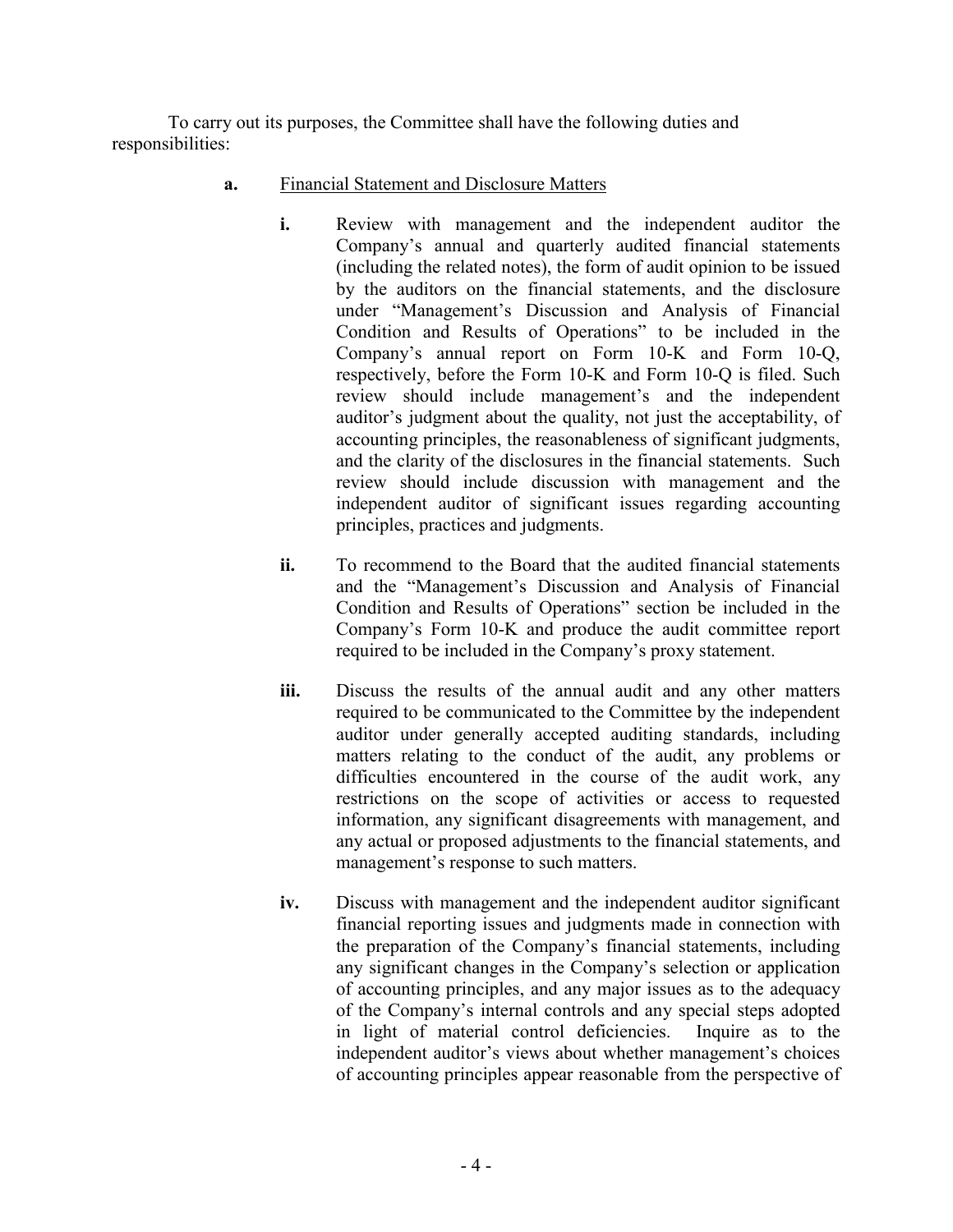income, asset and liability recognition, and whether those principles are common practices or minority practices.

- **v.** Review at least annually and discuss with the independent auditors:
	- **1.** the independent auditors' responsibilities under generally accepted auditing standards and the responsibilities of management in the audit process;
	- **2.** the overall audit strategy;
	- **3.** the scope and timing of the annual audit;
	- **4.** any significant risks identified during the independent auditors' risk assessment procedures;
	- **5.** all critical accounting policies and practices to be used in the audit;
	- **6.** the development, selection and disclosure of critical accounting estimates and analyses prepared by management and/or the independent auditor setting forth significant financial reporting issues and judgments made in connection with the preparation of the financial statements, including all alternative treatments of financial information within generally accepted accounting principles ("**GAAP"**) that have been discussed with management, the ramifications of the use of such alternative disclosures and treatments, and the treatment preferred by the independent auditor, regulatory and accounting initiatives, and off balance sheet transactions and structures on the financial statements of the Company;
	- **7.** the accounting treatment accorded significant transactions as well as all alternative treatments of financial information within GAAP that have been discussed with management, the ramifications of the use of such alternative treatments and the treatment preferred by the auditors;
	- **8.** any significant accounting issues, including any second opinions sought by management on accounting issues;
	- **9.** the Company's use of reserves and accruals, as reported by management and the independent auditor; and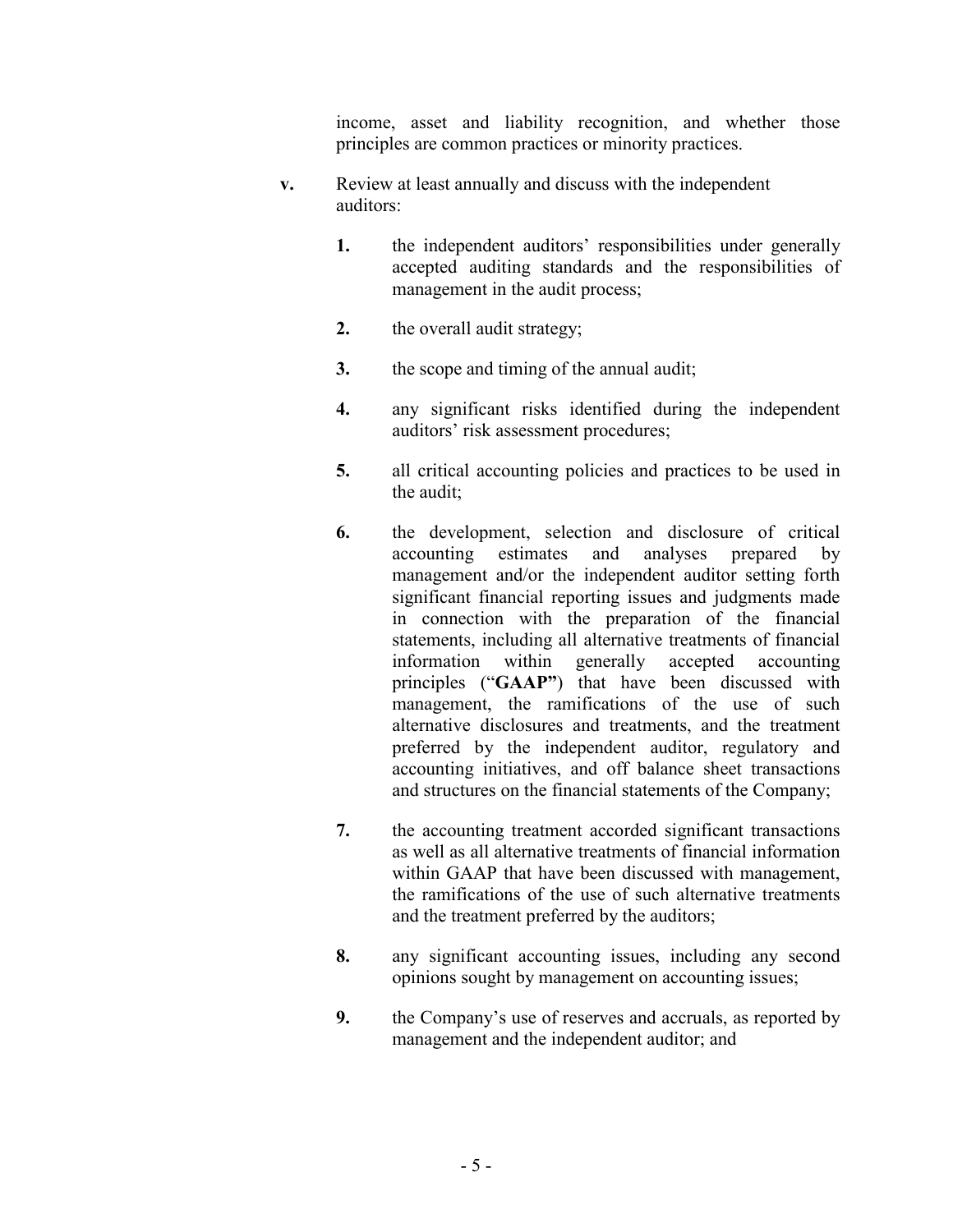- **10.** other material written communications between the independent auditor and management, such as any management letter or schedule of unadjusted differences.
- **vi.** If applicable, discuss with management and the independent auditor the Company's earnings press releases, including the use of "pro forma" or "adjusted" non-GAAP information, as well as financial information and earnings guidance provided to analysts and rating agencies. Such discussion may be done generally (consisting of discussing the types of information to be disclosed and the types of presentations to be made) and need not take place in advance of such release or each instance in which the Company may provide earnings guidance.
- **vii.** Discuss with management and the independent auditor the effect of regulatory and accounting initiatives as well as off-balance sheet arrangements on the Company's financial statements.
- **viii.** Discuss with management, the internal audit department (or other personnel or providers responsible for the internal audit function) and the independent auditors the Company's major financial risk exposures and the steps management has taken to monitor and control such exposures, including the Company's risk assessment and risk management policies.
- **ix.** Review management's assessment of the effectiveness of the Company's internal control over financial reporting as of the end of the most recent fiscal year and the independent auditor's report on management's assessment of controls and their report on internal controls over financial reporting.

## **b.** Oversight of the Company's Relationship with the Independent Auditor

- **i.** Select, engage, compensate, evaluate, and, if appropriate, terminate or replace the independent accountants of the Company, including any registered public accounting firm engaged for the purpose of preparing or issuing an audit report or performing other audit, review or attest services, or any permissible non-audit services, for the Company. The Committee shall have the sole authority to negotiate and approve all audit engagement fees and terms.
- **ii.** The Committee, in its capacity as a committee of the Board, must be directly responsible for the appointment, compensation, retention and oversight of the work of any registered public accounting firm engaged (including resolution of disagreements between management and the auditor regarding financial reporting) for the purpose of preparing or issuing an audit report or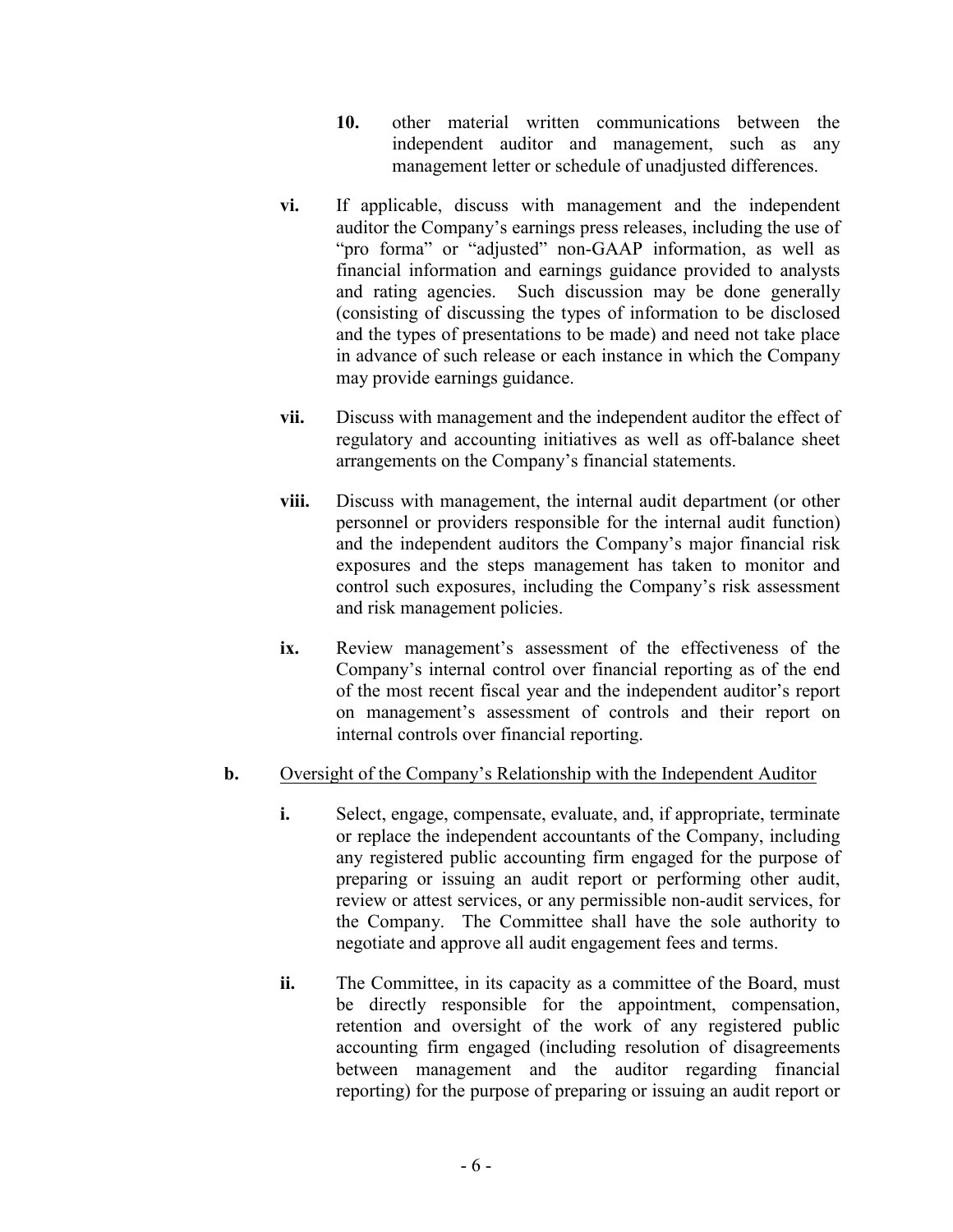performing other audit, review or attest services for the Company, and each such registered public accounting firm must report directly to the Committee.

- **iii.** Review and evaluate the qualifications, performance and independence of the lead partner of the independent auditor.
- **iv.** Obtain and review a report from the independent auditor (the "**Auditor's Statement**") at least annually regarding:
	- **1.** the independent auditor's internal quality control procedures;
	- **2.** any material issues raised by the most recent internal quality control review, or peer review, of the firm or by any inquiry or investigation by governmental or professional authorities within the preceding five (5) years respecting one or more independent audits carried out by the firm;
	- **3.** any steps taken to deal with any such issues; and
	- **4.** an assessment of the auditor's independence and all relationships between the independent auditor and the Company, including each non-audit service provided to the Company.
- **v.** Discuss with the independent auditor any relationships or services disclosed in the Auditor's Statement that may impact the quality of audit services or the objectivity and independence of the Company's independent auditor.
- **vi.** Evaluate the qualifications, performance and independence of the independent auditor, including considering whether the auditor's quality controls are adequate and whether the provision of permitted non-audit services is compatible with maintaining the auditor's independence, and taking into account the opinions of management and the internal audit department (or other personnel or providers responsible for the internal audit function). The Committee shall present its conclusions with respect to the independent auditor to the Board.
- **vii.** Obtain and review the written disclosures and the letter from the independent auditor required by Independence Standards Board Standard No. 1 (Independence Discussions with Audit Committees) and proof that it is registered as a "registered public accounting firm" by the Public Company Accounting Oversight Board, and discuss with the independent auditor the independent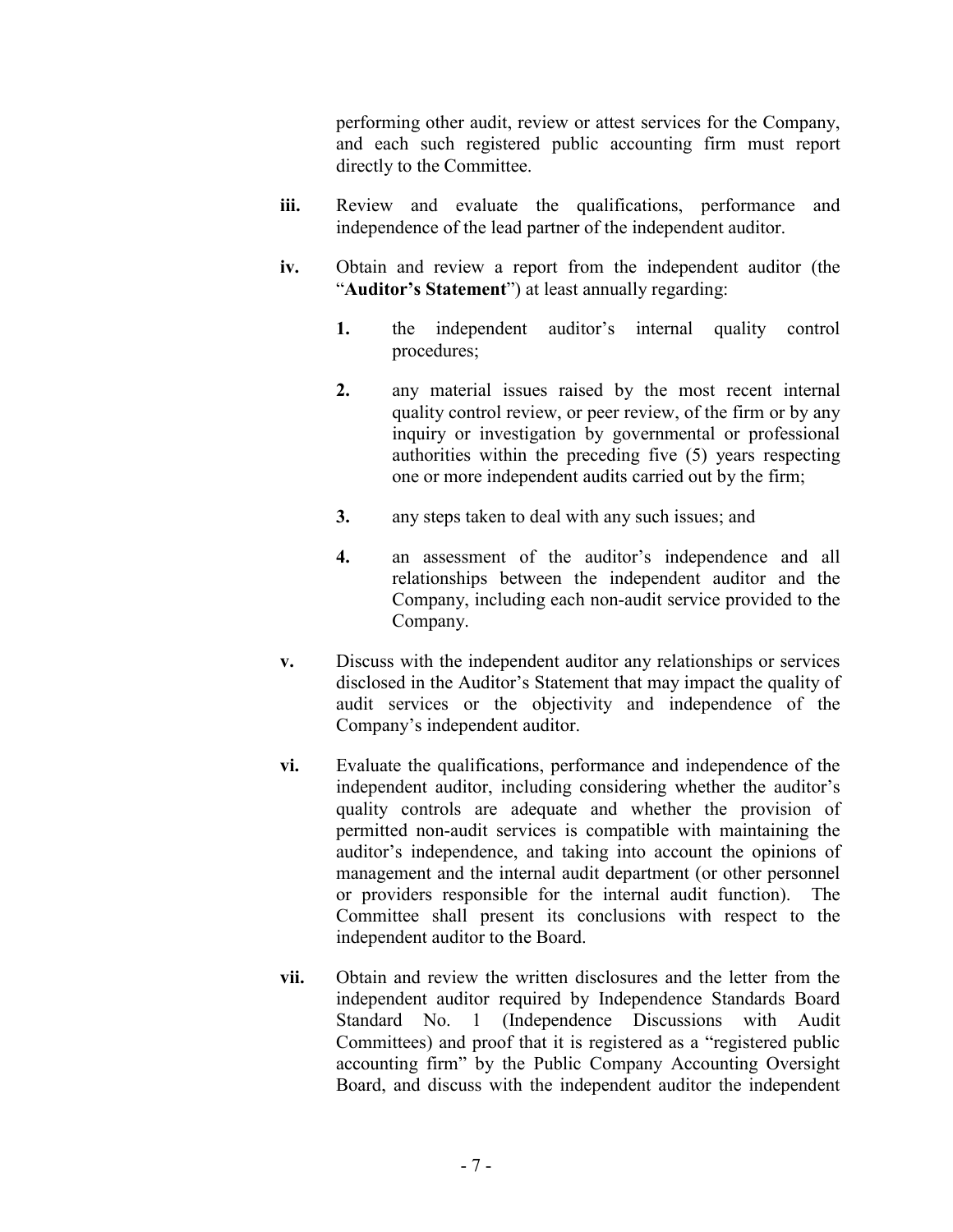auditor's independence and any disclosed relationships or services that may impact the objectivity of the independent auditor.

- **viii.** Ensure the rotation of the lead (or coordinating) audit partner having primary responsibility for the audit and the audit partner responsible for reviewing the audit as may be required by law, and consider whether, in order to assure continuing auditor independence, it is appropriate to rotate the independent auditing firm itself.
- **ix.** Meet with the independent auditor and financial management of the Company prior to the audit to discuss the planning and staffing of the audit, the scope of the prospective audit and the audit procedures to be utilized, the estimated fees therefore and such other matters pertaining to the audit as the Committee may deem appropriate. At the conclusion of the annual audit, review with the auditors and management the performance of the audit, including any comments or recommendations made by the independent auditor.
- **x.** Meet separately, periodically, with the Company's management, with the staff of the Company's internal audit department (or other personnel or providers responsible for the internal audit function) and with the Company's independent auditors.

In evaluating the Company's relationship with its independent auditor, the Committee shall take into account the opinions of management and the staff of the Company's internal audit department (or other personnel or providers responsible for the internal audit function).

## **c.** Oversight of the Company's Internal Audit Function

- **i.** Review the internal audit function when appropriate and as applicable, including:
	- **1.** its purpose, authority and organizational reporting lines;
	- **2.** its annual audit plan, budget and staffing; and
	- **3.** the appointment, compensation and rotation of the staff of the internal audit department (or other personnel or providers responsible for the internal audit function).

# **d.** Compliance Oversight Responsibilities

**i.** Receive any reports from the independent auditor, and report to the independent auditor, any information of which they are aware indicating that an illegal act has or may have occurred.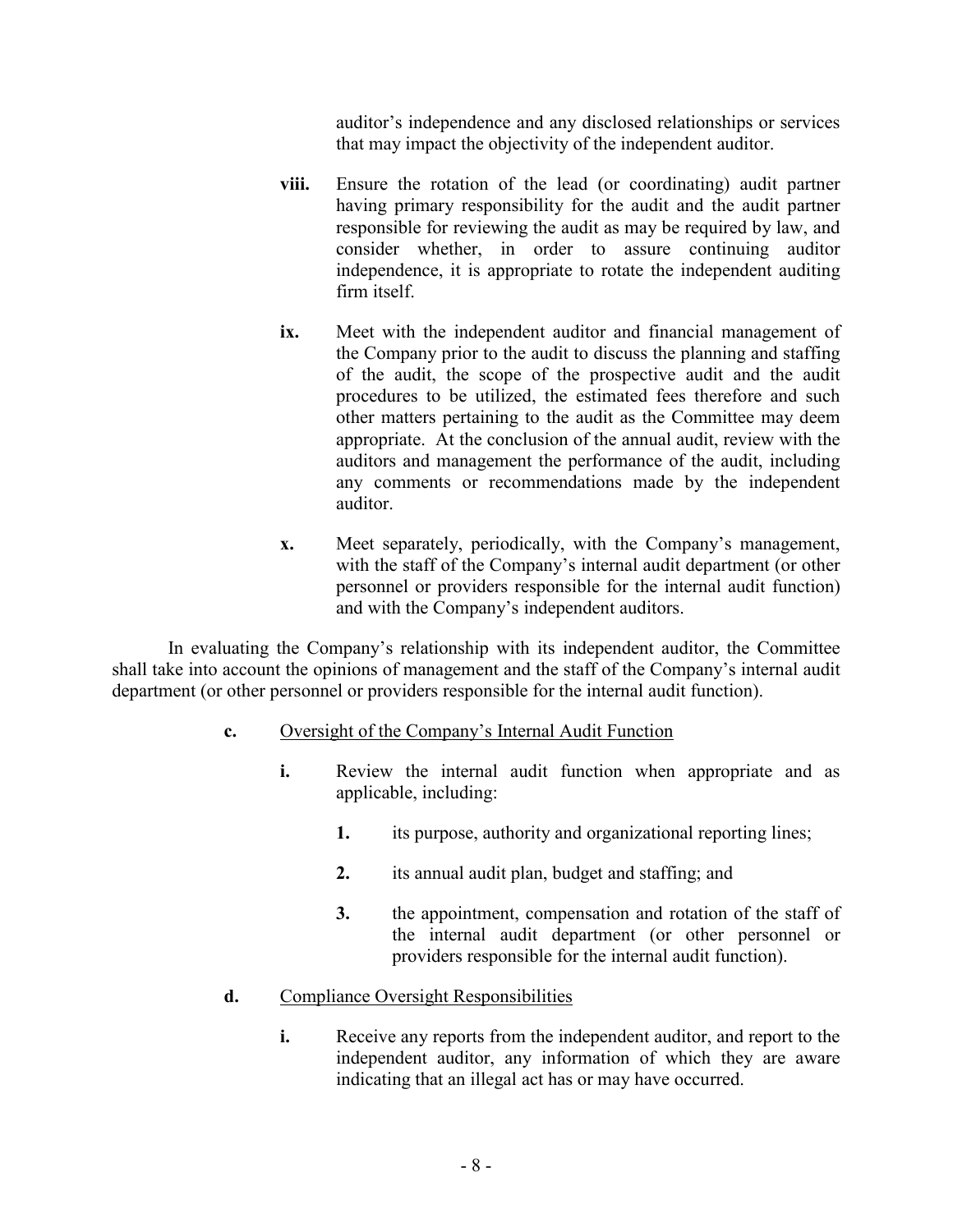- **ii.** Establish procedures for the receipt, retention and treatment of complaints received by the Company regarding accounting, internal accounting controls, disclosure or auditing matters, and the confidential, anonymous submission by employees of concerns regarding questionable accounting or auditing matters.
- **iii.** Receive, review and discuss any reports of corporate attorneys or with respect to a violation of securities laws, breaches of fiduciary duties or other material violations of laws.
- **iv.** Discuss with management and the independent auditor any correspondence with regulators or governmental agencies and any published reports which raise material issues regarding the Company's financial statements or accounting policies.
- **v.** Investigate such matters as it deems appropriate in connection with fulfilling its duties and responsibilities.
- **vi.** Review periodically, with the Company's counsel, any legal matter that could have a significant impact on the Company's financial statements.
- **vii.** Review and investigate any matters pertaining to the integrity of management, including conflicts of interest, or adherence to standards of business conduct as required in the policies of the Company. In connection with these reviews, the Committee will meet, as deemed appropriate, with the general counsel and other Company officers or employees to discuss, among other things, any significant legal, compliance or regulatory matters that may have a material effect on the financial statements or the Company's business, financial statements or compliance policies, including material notices to or inquiries from governmental agencies.

## **e.** Related-Person Transactions

- **i.** Review, approve and ratify any Transaction (as defined below) that is or may be a Related-Person Transaction (as defined below) in accordance with the Company's Related-Person Transaction Policy.
- **ii.** For purposes of this Charter, "**Related-Person**" and "**Related-Person Transaction**" shall have the same meanings as set forth in the Company's Related-Person Transaction Policy. "**Transaction**" shall mean any transaction, arrangement or relationship or any series of similar transactions, arrangements or relationships, including any indebtedness or guarantee of indebtedness.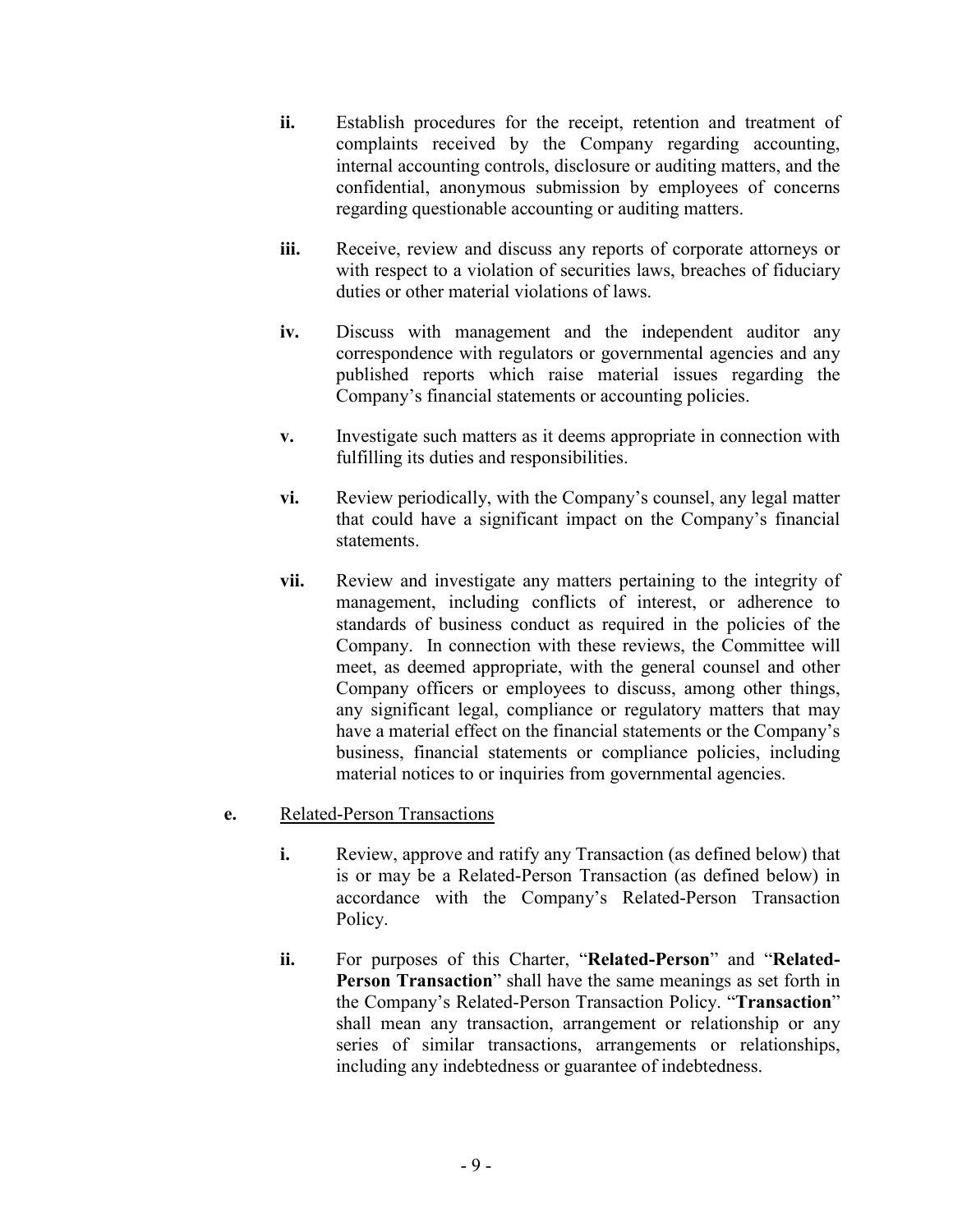- **iii.** Approve or ratify a Related-Person Transaction if the Committee has determined that, upon consideration of all relevant information, the proposed Transaction is in the best interests of the Company and its stockholders and is fair to the Company.
- **iv.** On a periodic basis, the Committee will, as applicable, review previously approved Related-Person Transactions that are continuous in nature to determine whether such Transactions should continue.
- **v.** The Committee shall exclude any person from participating in any discussion or approval of a Related-Person Transaction for which such person is a Related-Person.
- **vi.** Review the Company's Related-Person Transaction Policy at least annually, and adopt additional policies and procedures for the review and approval, by the Committee or otherwise, of Transactions with a Related-Person.

### **V.** *Outside Advisors*

The Committee shall have the authority, in its sole discretion, to retain and obtain the advice and assistance of independent outside counsel and such other advisors as it deems necessary to fulfill its duties and responsibilities under this Charter. The Committee shall set the compensation, and oversee the work, of any outside counsel and other advisors.

### **VI.** *Committee Funding*

The Committee shall receive appropriate funding from the Company, as determined by the Committee in its capacity as a committee of the Board, for the payment of: (1) compensation to the Company's independent auditors engaged for the purpose of preparing or issuing an audit report or performing other audit, review or attest services; (2) any other accounting firm engaged to perform services for the Company; (3) any outside counsel and any other advisors to the Committee; and (4) for ordinary administrative expenses of the Committee that are necessary or appropriate in carrying out its duties.

### **VII.** *Delegation of Authority*

The Committee shall have the authority to delegate any of its responsibilities, along with the authority to take action in relation to such responsibilities, to one or more subcommittees as the Committee may deem appropriate in its sole discretion.